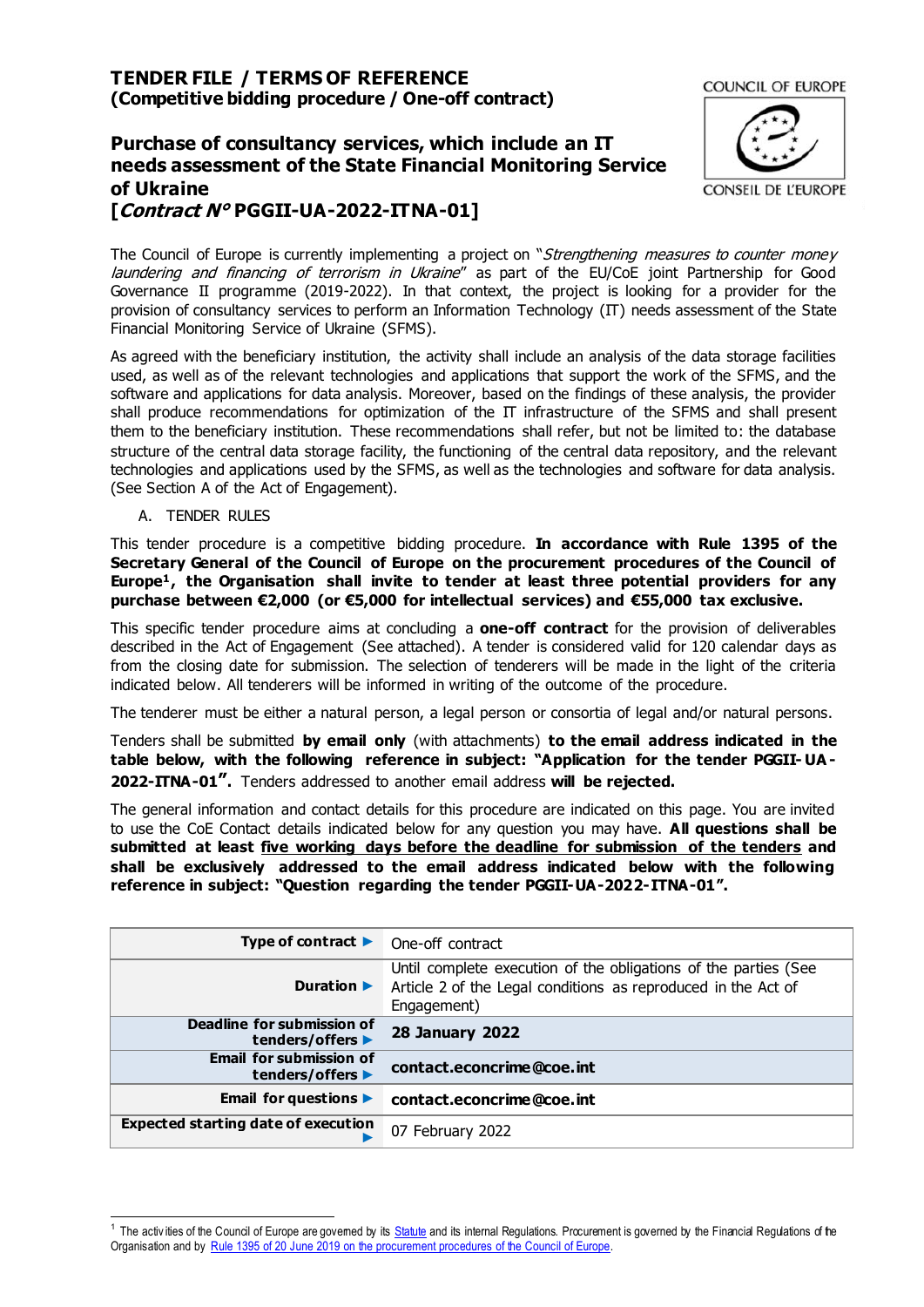## B. EXPECTED DELIVERABLES

The expected deliverables are described in **Section A of the Act of Engagement** (See attached).

# C. FEES

All tenderers are invited to fill in the **table of fees** as reproduced in **Section A of the Act of Engagement**.

Tenderers **subject to VAT** shall also send **a quote (Pro Forma invoice)** on their letterhead including:

- the Service Provider's name and address;
- its VAT number;
- the full list of services;
- the fee per type of deliverables (in the currency indicated on the Act of Engagement, tax exclusive);
- the total amount per type of deliverables (in the currency indicated on the Act of Engagement, tax exclusive);
- the total amount (in the currency indicated on the Act of Engagement), tax exclusive, the applicable VAT rate, the amount of VAT and the amount VAT inclusive.

### D. ASSESSMENT

#### Exclusion criteria and absence of conflict of interests

(by signing the Act of Engagement,**<sup>2</sup>** you declare on your honour not being in any of the below situations)

Tenderers shall be excluded from participating in the tender procedure if they:

- have been sentenced by final judgment on one or more of the following charges: participation in a criminal organisation, corruption, fraud, money laundering, terrorist financing, terrorist offences or offences linked to terrorist activities, child labour or trafficking in human beings;
- are in a situation of bankruptcy, liquidation, termination of activity, insolvency or arrangement with creditors or any like situation arising from a procedure of the same kind, or are subject to a procedure of the same kind;
- have received a judgment with res judicata force, finding an offence that affects their professional integrity or serious professional misconduct;
- do not comply with their obligations as regards payment of social security contributions, taxes and dues, according to the statutory provisions of their country of incorporation, establishment or residence;
- are or are likely to be in a situation of conflict of interests;
- are or if their owner(s) or executive officer(s), in the case of legal persons, are included in the lists of persons or entities subject to restrictive measures applied by the European Union (available at [www.sanctionsmap.eu\)](http://www.sanctionsmap.eu/).

Eligibility criteria

 At least five years of extensive professional experience in areas of work related to IT needs assessments/auditing of the experts assigned to the execution of the contract.

# Award criteria

 $\overline{a}$ 

- Quality of the offer (80%), including:
	- o Length of experience.
	- $\circ$  Proven relevant track record of contributions and achievements in the given field.
	- o Proposed roadmap for implementation of the activity.
- Financial offer (20%).

The Council reserves the right to hold interviews with eligible tenderers.

Multiple tendering is not authorised.

#### E. NEGOTIATIONS

The Council reserves the right to hold negotiations with the bidders in accordance with Article 20 of Rule 1395.

<sup>&</sup>lt;sup>2</sup> The Council of Europe reserv es the right to ask tenderers, at a later stage, to supply the follow ing supporting documents:

<sup>-</sup> An extract from the record of convictions or failing that an equivalent document issued by the competent judicial or administrative authority of the country of incorporation, indicating that the first three abov e listed ex clusion criteria are met;

<sup>-</sup> A certificate issued by the competent authority of the country of incorporation indicating that the fourth criterion is met;

<sup>-</sup> For legal persons, an ex tract from the companies register or other official document prov ing ow nership and control of the Tenderer;

<sup>-</sup> For natural persons (including owners and ex ecutiv e officers of legal persons), a scanned copy of a v alid photographic proof of identity (e.g. passport).